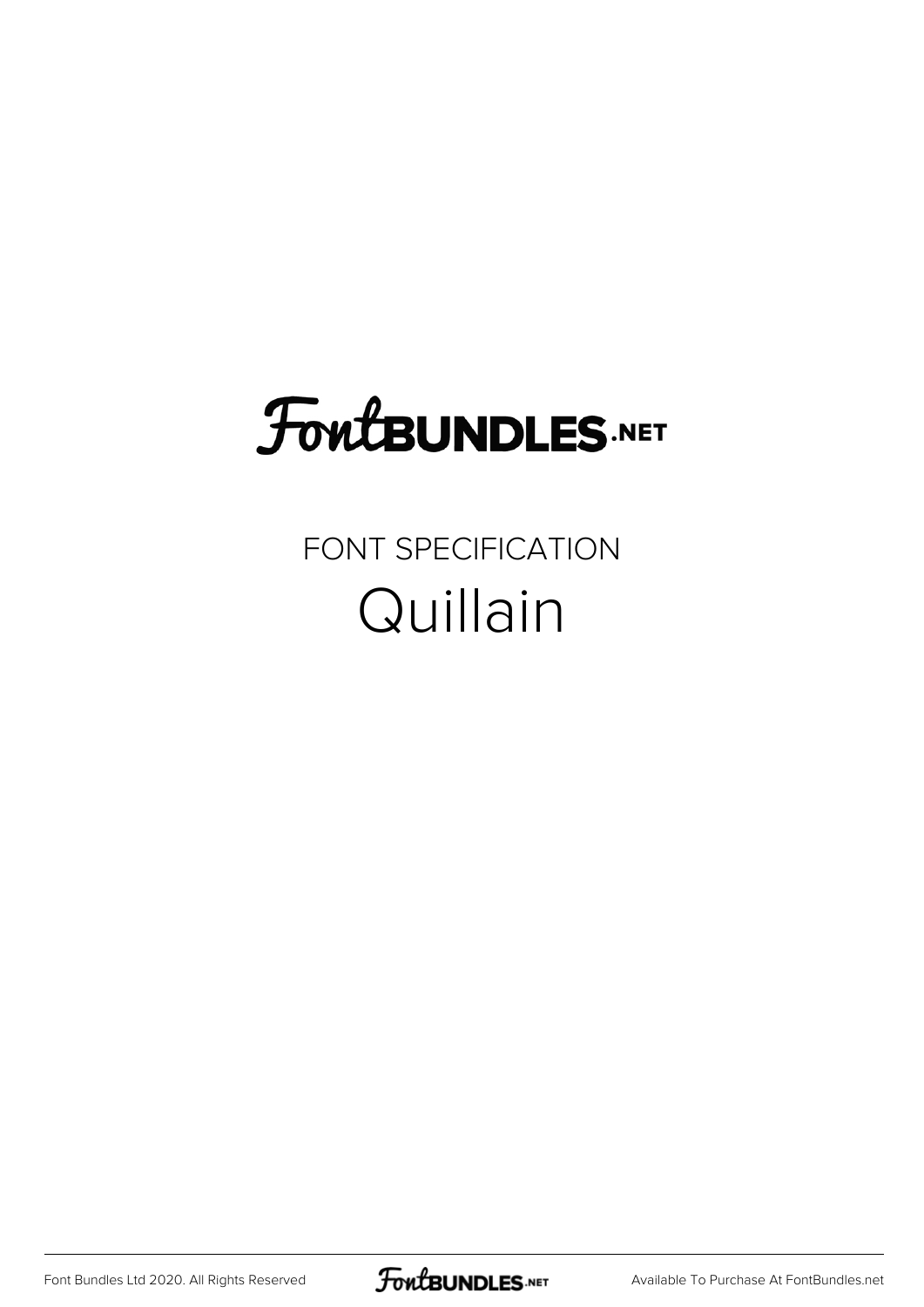#### Quillain - Regular

**Uppercase Characters** 

## ABCDEFGHIJKLMNOPQ RSTUVWXYZ

Lowercase Characters

a b c d e g q h i j k l m n o p q v s t u v w x y z

**Numbers** 

## 0123456789

Punctuation and Symbols

" #  $\oint$   $\int$   $\oint$   $\cdot$   $\left( \begin{array}{c} \end{array} \right)$   $\uparrow$   $+$  $\; < \; = \; > \; ? \; [ \;\; \; \; ] \;$  $\overline{\phantom{a}}$  $\left\{ \begin{array}{c} 1 \end{array} \right.$ a  $\phi$   $f$   $\alpha$   $\gamma$   $\gamma$  $\mathcal{S}$  "  $\boldsymbol{\varnothing}$  $\ll$  $\overline{\mathbf{3}}$  $\boldsymbol{o}$  $\boldsymbol{2}$  $\boldsymbol{\eta}$ 0  $\overline{\phantom{a}}$  $\mu$   $\mathcal{U}$  $\overline{\mathbf{5}}$  $\frac{\eta}{2}$ 1/<br>14  $\frac{3}{4}$  $\gg$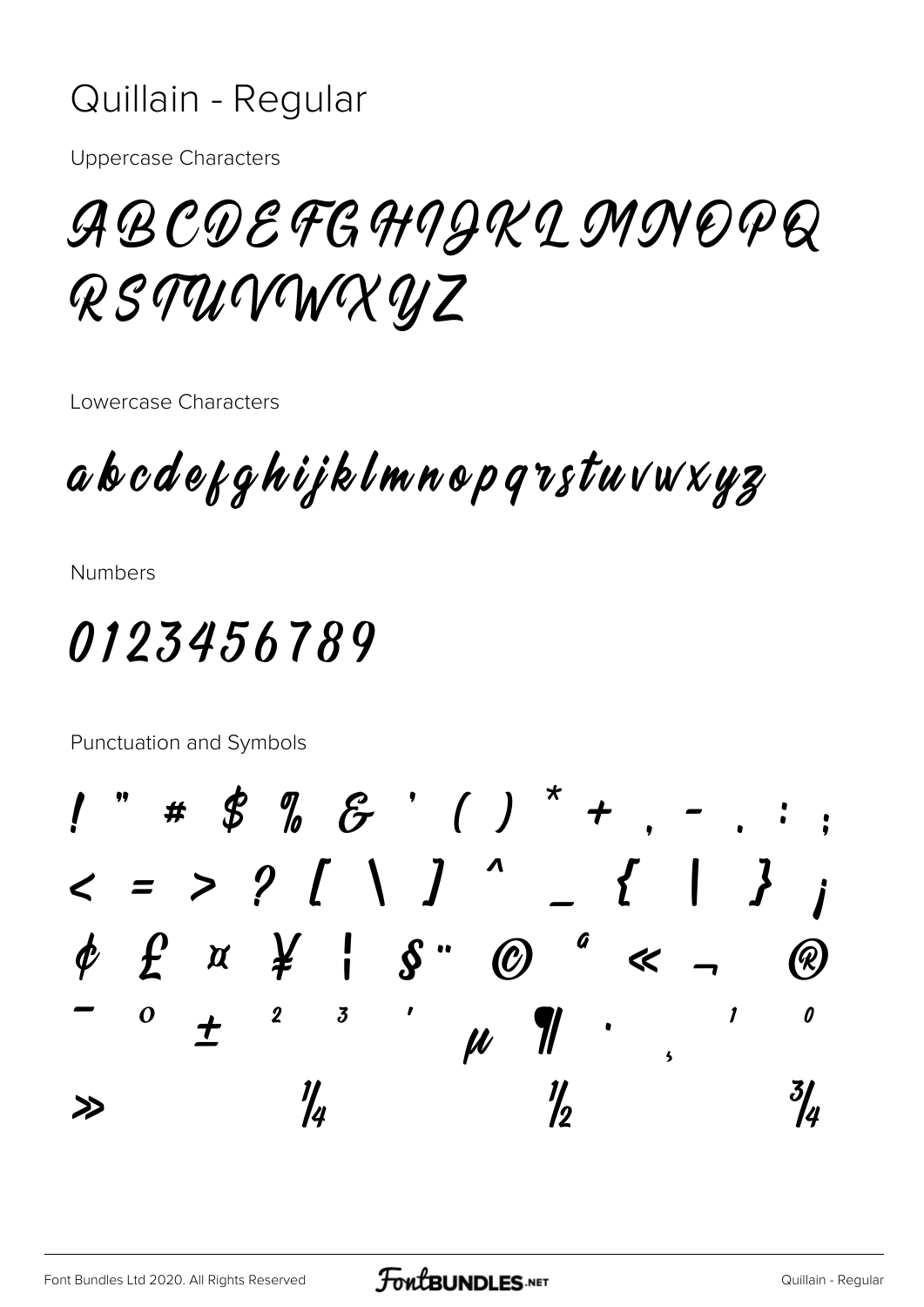All Other Glyphs

À Á Â Ã Ä Å Æ Ç È  $\acute{\mathcal{E}}$   $\acute{\mathcal{E}}$   $\ddot{\mathcal{G}}$   $\dot{\mathcal{Q}}$   $\dot{\mathcal{G}}$   $\dot{\mathcal{G}}$   $\ddot{\mathcal{G}}$   $\ddot{\mathcal{G}}$   $\ddot{\mathcal{G}}$   $\ddot{\mathcal{G}}$ Ò Ó Ô Õ Ö × Ø Ù Ú  $\hat{u}$   $\ddot{u}$   $\dot{y}$   $p$   $\beta$   $\dot{a}$   $\dot{a}$   $\ddot{a}$   $\ddot{a}$ ä å æ ç è é ê ë ì  $\begin{array}{cccccccccccccc} i & \hat{u} & \hat{v} & \hat{0} & \tilde{w} & \hat{\omega} & \hat{\omega} & \hat{\omega} & \hat{\omega} & \tilde{\omega} \end{array}$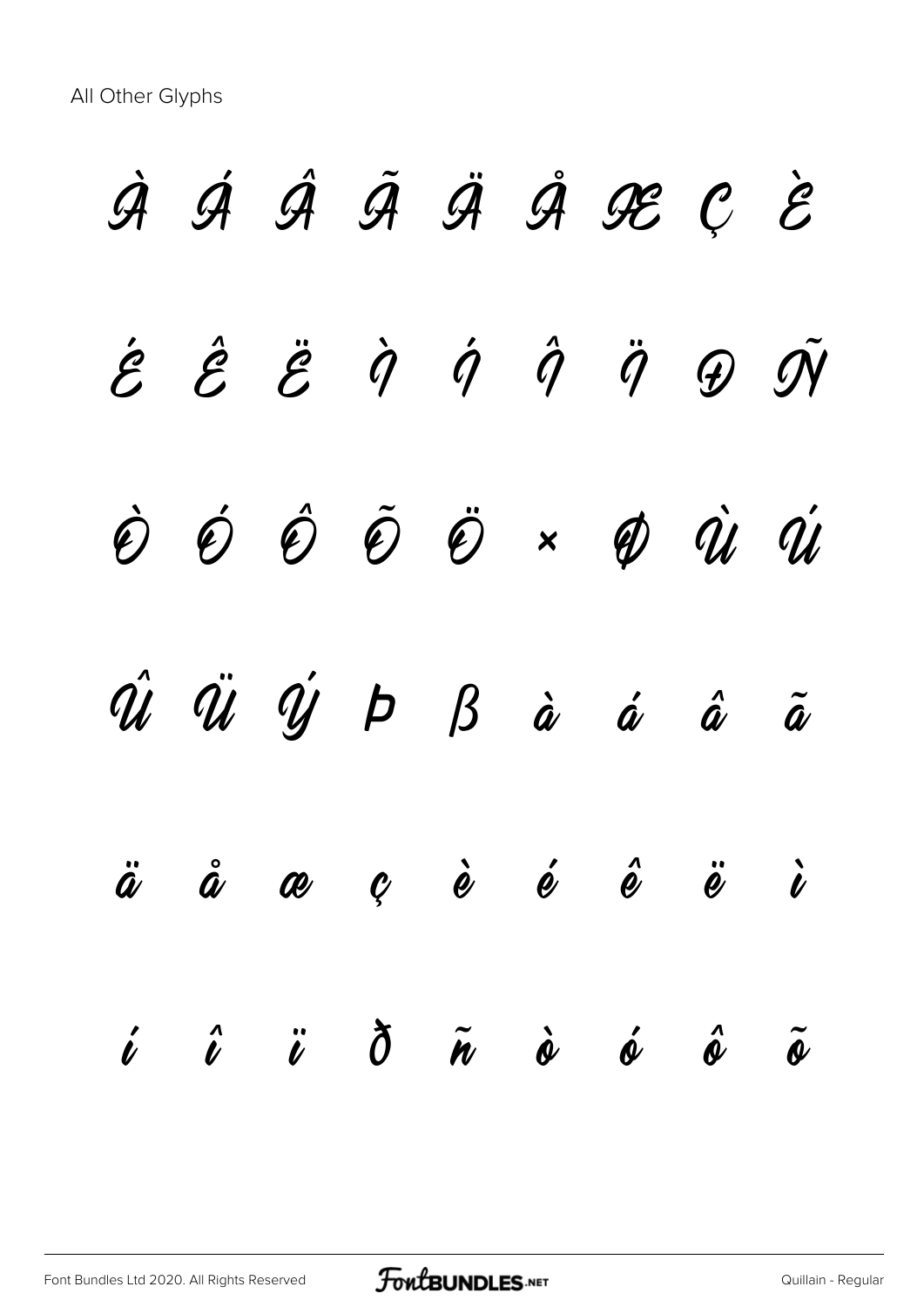|  | $\ddot{\theta}$ ÷ $\theta$ $\dot{u}$ $\dot{u}$ $\dot{u}$ $\ddot{u}$ $\dot{y}$ $b$                            |  |  |  |
|--|--------------------------------------------------------------------------------------------------------------|--|--|--|
|  | $\ddot{y}$ $\iota$ $\mathcal{CE}$ $\&$ $\circ$ $\circ$ $\circ$ $\ddot{y}$ $\ddot{y}$ $\ddot{z}$              |  |  |  |
|  |                                                                                                              |  |  |  |
|  |                                                                                                              |  |  |  |
|  | ‡ • … < > / <i>平 £ Pts</i>                                                                                   |  |  |  |
|  | $\epsilon$ No $\frac{791}{0}$ $\Delta$ $\pi$ $\epsilon$ - /                                                  |  |  |  |
|  | $\int_{-\infty}^{\infty} \int_{-\infty}^{\infty} \frac{1}{2} dx \leq \int_{-\infty}^{\infty} \frac{1}{2} dx$ |  |  |  |